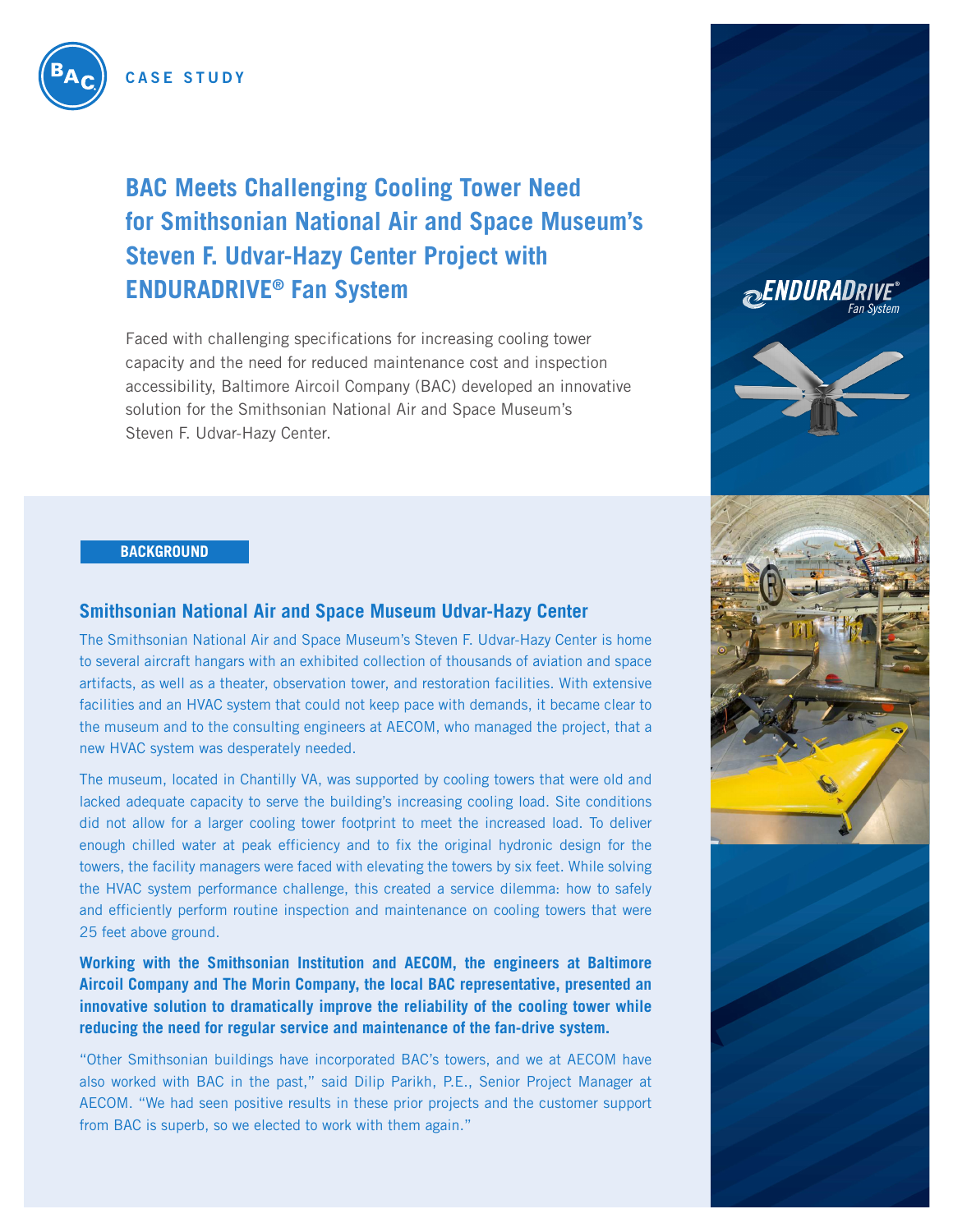

#### **SOLUTION**

The result was a recommendation to replace the existing cooling towers with new cooling tower technology from BAC, which would improve heat rejection capacity and chiller functions. The solution enhanced the capacity of the cooling tower within the existing tower footprint, and most importantly, reduce maintenance requirements.

In order to ensure safety of maintenance professionals during the life of the cooling tower and a reduction in overall maintenance costs, Parikh and the BAC team decided to replace the traditional fan power transmission with an innovative, simplified direct-drive fan system.



"I knew that direct-drive would likely be the right path for us to take, since we wanted to **avoid unnecessary gears or belts that would need to be maintained and replaced**," Parikh said. "BAC then brought their ENDURADRIVE® Fan System to my attention, and **I immediately recognized that it was a perfect fit."**

— Dilip Parikh, P.E., *Senior Project Manager at AECOM*

Direct-drive fan systems are becoming accepted as the gold standard for high reliability and low maintenance throughout the markets BAC serves. BAC has led the evaporative cooling industry for over a decade in applying innovative technologies to factory assembled evaporative heat transfer products. "With over 500 direct-drive motors installed in the U.S., including in some of the most demanding climates and applications, and with over 3.5 million operating hours, we knew that the ENDURADRIVE® Fan System would provide AECOM and the Smithsonian Institution the peace of mind they needed. Also, by eliminating moving parts, gearbox oil changes, and other routine inspections, fan-drive maintenance costs are cut by 90%," said Stephen Kline, Applications Manager at BAC.

"Our experience is when applying the ENDURADRIVE® Fan System to traditional cooling towers, our customers enjoy high reliability. They also reduce their costs for operating the cooling tower fan motor up to 10% by eliminating the usual transmission losses of gearboxes and belts. We expect their investment will pay for itself in less than 36 months," said Kevin Morin, President of The Morin Company.

Thanks to the customer choosing BAC's ENDURADRIVE® Fan System, the cooling towers at the National Air and Space Museum's Udvar-Hazy Center are now capable of meeting the site's cooling needs with extremely limited maintenance requirements.



BAC Series 3000 Cooling Tower with ENDURADRIVE® Fan System